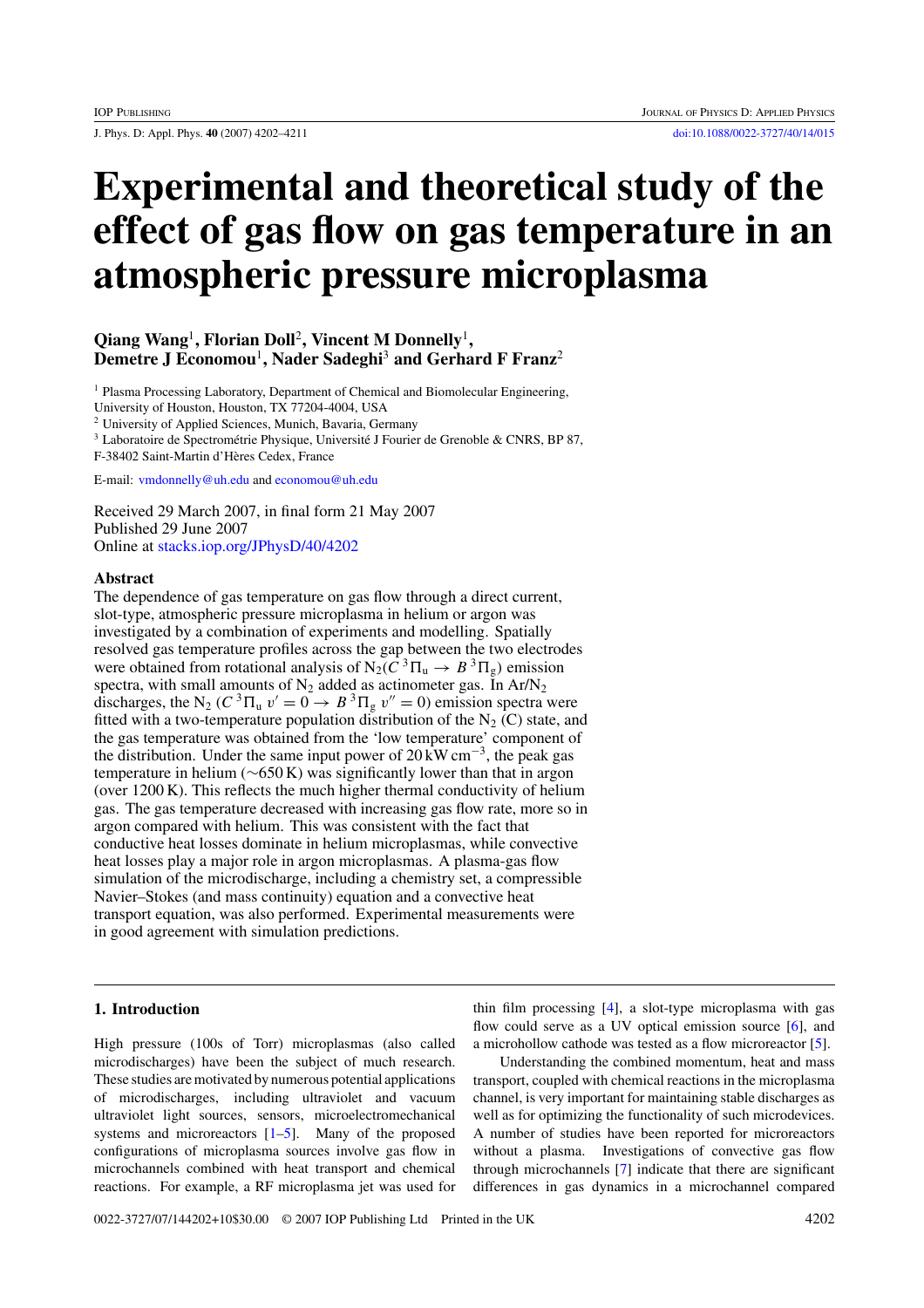with conventional large size reactors. For example, gas flow in a microreactor may be rarefied, with velocity slip and temperature jumps on the walls [\[8\]](#page-9-0); or the Nusselt number for heat transfer (a dimensionless heat transfer coefficient) can be higher than that predicted for fully developed flow in conventional channels [\[9\]](#page-9-0); or the gas dynamics may critically depend on the roughness of the surface, because of the large surface-to-volume ratio in microchannels [\[10\]](#page-9-0).

Adding a plasma can further complicate the gas transport and reaction chain in microplasma systems, especially at atmospheric pressure. In particular, due to power deposition of tens of kW cm−3, plasma induced gas heating can be significant [\[11,](#page-9-0) [12\]](#page-9-0), having a profound influence on gas dynamics and chemistry. In addition, momentum transfer from ions to the neutral gas may cause local flow patterns in the microchannel, even in the absence of external flow [\[11\]](#page-9-0). On the other hand, gas dynamics affects plasma parameters such as neutral, electron and ion species density, as well as electron temperature [\[13,](#page-9-0) [14\]](#page-9-0).

In this work, a direct current, atmospheric pressure, slot-type microplasma in helium or argon was studied, with particular emphasis on the effect of convective gas flow on the gas temperature and its distribution in the microplasma channel. Spatially resolved measurements of gas temperature between the parallel-plate electrodes as a function of gas flow rate were obtained. Experimental results were compared with the predictions of a plasma-gas dynamics model used for fundamental understanding of the microplasma source.

## **2. Experimental**

The experimental setup is sketched in figure 1. The slot-type microplasma source consisted of a 200*µ*m wide, 8 mm long slot cut through a three-layer structure with a metal (500*µ*m



Figure 1. Schematic of the experimental setup to study the effect of gas flow through a microplasma channel. Also shown are the slot-type microplasma source configuration (bottom) and the setup for OES measurements (top).

thick Mo) sandwiched between two  $(250 \text{ and } 150 \mu \text{m})$  thick  $Al_2O_3$ ) dielectric layers. (Actually, each Mo electrode was 6 mm long; there was a 1 mm dielectric clearance on either end of the slot.) The microplasma source was installed in a vacuum chamber to maintain a pure gas environment. In this flow configuration. He or Ar with trace amounts of  $N_2$ was introduced at the bottom of the sample holder, so that all gas would flow through the slot of the microplasma source. Gas flow rate (0–2000 sccm) was controlled by mass flow controllers, and both the upstream and downstream pressures were monitored by pressure gauges. The downstream pressure (that in the chamber) was regulated at 760 Torr by an adjustable valve installed in the bypass pumping line. A 'no-flow' case was also studied, in which the gas was directed into the chamber instead of flowing through the channel between the two electrodes. A direct current power source was used to generate a discharge in the confined slot geometry. The discharge voltage was measured across the electrodes using a high-voltage probe, and the discharge current was derived from the voltage drop across a 'current-view' resistor. To measure the electrode temperature, a type-K thermocouple (0.001 in. diameter) was attached with thermally conductive glue on the top surface of each electrode, 2 mm from the surface facing the plasma.

Plasma emission was acquired with an optical emission spectroscopy (OES) setup with  $7\times$  magnification optics, a 0.55 m focal length monochromator and a CCD detector, providing a 0.033 nm spectral resolution with a 40*µ*m entrance slit width. This ensemble was described in a previous publication [\[12\]](#page-9-0). The spatial resolution of the optical system across the  $200 \mu m$  gap (*x*-direction in figure 1) between the two electrodes was ∼6*µ*m.

#### *2.1. Gas temperature measurements*

Spatially resolved gas temperatures in the microplasma channel between the two electrodes were deduced from analysis of the emission spectra of the N<sub>2</sub>  $C^3\Pi_u \rightarrow$  $B^{3}\Pi_{g}$  second positive system [\[15\]](#page-9-0). A small amount of  $N_2$  (typically 0.1%) was added to the main gas feed, and the rotational temperature,  $T_r$ , of  $N_2$  was determined by comparing the measured emission spectrum with a simulated spectrum, using the spectroscopic constants of the transition [\[16\]](#page-9-0), with temperature as the adjustable parameter. The simulated spectrum was generated by computing the positions and intensities of P, Q and R-branch transitions, broadening each of these emission lines over the instrumental resolution and then summing the intensities in discretized wavelength bins. A detailed description of this treatment is given in a previous publication [\[12\]](#page-9-0).

Equating the rotational temperature  $T_r(C)$  of the C state or  $T_r(X)$  of the ground state  $(X^1\Sigma_g)$  with  $T_g$  is valid under several classes of conditions, as summarized in the flow chart in figure [2](#page-2-0) and parsed as follows:

(a) If the time,  $\tau$  (C)<sub>R-T</sub>, for rotational-to-translational (R–T) energy transfer between all populated rotational levels  $J'$  of  $N_2$ (C) and the host gas atoms is much shorter than the lifetime of the C state,  $\tau$ (C), then the rotational population of the C state thermalizes (resulting in a Maxwell–Boltzmann distribution) before emission occurs and  $T_g = T_r(C)$ .  $\tau(C)$  for the C state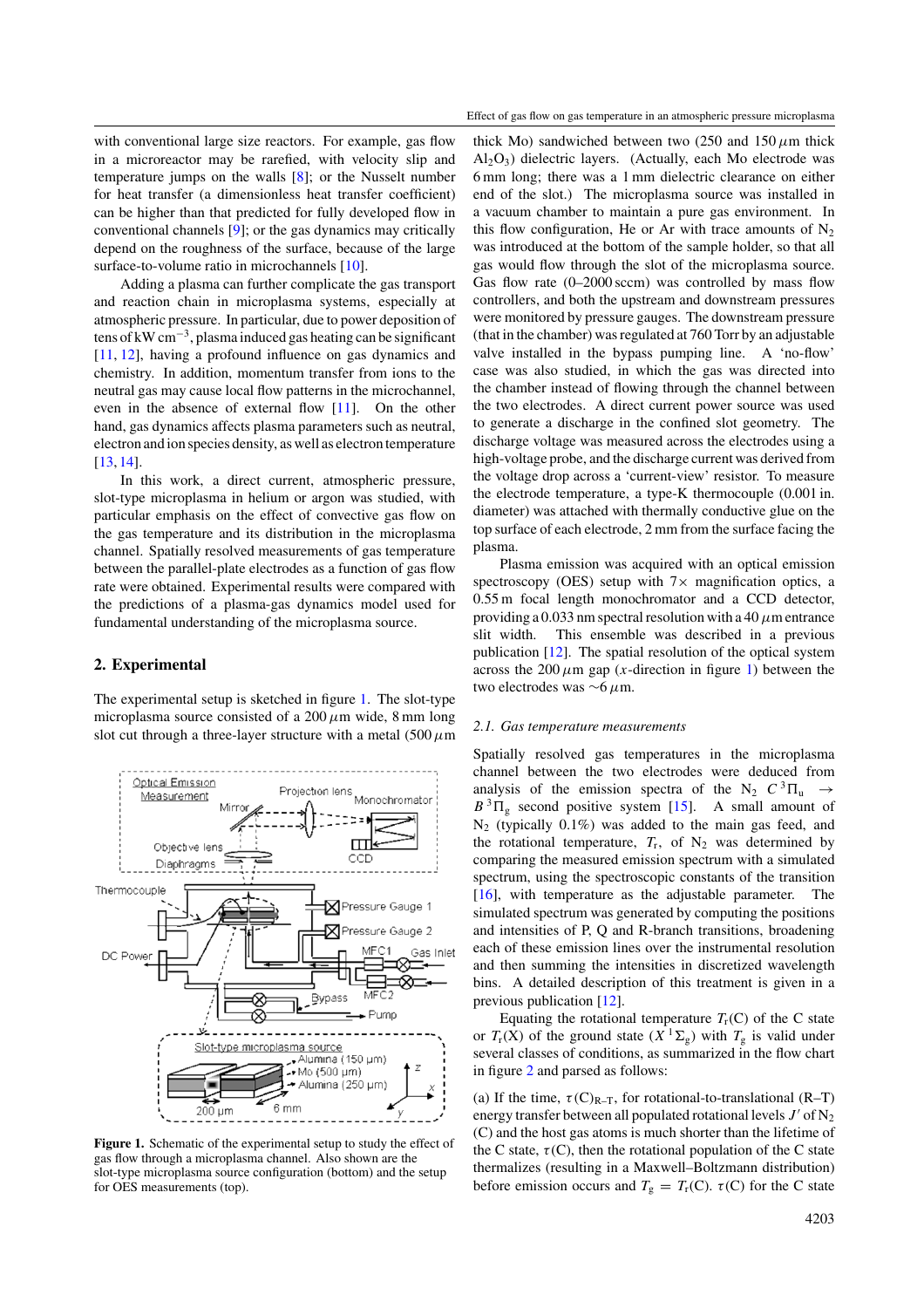<span id="page-2-0"></span>

**Figure 2.** Flow chart indicating which conditions apply in the determination of gas temperature,  $T_{\rm g}$ , from the N<sub>2</sub>  $(C^{3}\Pi_{u} \rightarrow B^{3}\Pi_{g})$  emission bands.  $\tau(\vec{C})$  is the lifetime of the N<sub>2</sub>  $(C^{3} \Pi_{u})$  state, including quenching,  $\tau(C)_{R-T}$  is the time for C-state rotation to gas translation thermalization,  $T_r(C)$  and  $T_r(X)$  are the C-state and ground state rotational temperatures, respectively, and  $J'$  is the rotational quantum number for the C state.

is given by  $\tau$ (C)<sup>-1</sup> =  $\tau_{rad}^{-1}$  +  $\tau_Q^{-1}$ , where  $\tau_{rad}$  is the radiative lifetime (37 ns for the  $v' = 0$  vibrational level [\[15\]](#page-9-0)) and  $\tau_Q^{-1}$  is the reciprocal of the total first order quenching rate due to collisions with electrons,  $N_2$  or the rare gas (He or Ar). For an electron density of  $\sim 10^{13}$  cm<sup>-3</sup> and a reasonable quenching cross-section of  $\sim 10^{-15}$  cm<sup>2</sup>,  $\tau_Q^{-1} \sim 10^6$  s<sup>-1</sup> for an electron temperature of  $2 \text{ eV}$ , i.e.  $\tau_{\text{Q}}$  is much slower than  $\tau_{rad}$ . The electronic quenching rate by  $N_2$  is also negligible ( $10^5$  s<sup>-1</sup>); the quenching rate coefficient for N<sub>2</sub>  $C^3 \Pi_u$ ,  $v' = 0$ is  $1.3 \times 10^{-11}$  cm<sup>-3</sup> s<sup>-1</sup> [\[17,](#page-9-0) [18\]](#page-9-0) and the N<sub>2</sub> number density in the present study was only  $10^{16}$  cm<sup>-3</sup>. Quenching rate coefficients for rare gases could not be found, but they should be at least an order of magnitude smaller than that for  $N_2$ ; hence, the estimated quenching rate by He or Ar is not likely to exceed  $10^7$  s<sup>-1</sup> at atmospheric pressure. Therefore,  $\tau$ (C) should be close to its radiative lifetime.

As discussed below, under the experimental conditions of this work, the time for thermalization of the rotational distribution of the C state is expected to be *<*10−<sup>7</sup> s for low  $J'$  levels, but >10<sup>-7</sup> s for high  $J'$  levels. Thus, collisional transfers among rotational levels of the C state cannot lead to thermal equilibrium between high  $(J' > 30)$  and low  $(J' < 10)$ rotational levels. Atmospheric pressure He microdischarges at relatively low gas temperatures, in which only the low  $J'$  levels of the C state are substantially populated by electron impact from the ground state of nitrogen, fall in this category. For such microdischarges, the N<sub>2</sub> ( $C^{3}\Pi_{\mathfrak{u}}, v' = 0 \rightarrow B^{3}\Pi_{\mathfrak{g}}, v'' = 2$ ) transition was found to have minimal spectral interference from background emissions from He,  $He<sub>2</sub>$  and trace impurities and was used to measure the gas temperature [\[12\]](#page-9-0). (Throughout the paper, the superscripts prime and double prime refer to upper and lower electronic states, respectively.) If (a) is false, then:

(b) If direct electron impact excitation from the ground state  $N_2(X<sup>1</sup>\Sigma_g)$  is the dominant excitation mechanism of the C state, then  $T_g = T_r(X)$ . N<sub>2</sub> in its ground electronic and vibrational state can be excited to all accessible vibrational levels of the  $C^{3}\Pi_{u}$  state by collisions with electrons:

$$
e + N_2 (X^1 \Sigma_g, v = 0, J) \to e + N_2 (C^3 \Pi_u, v', J' \approx J).
$$
 (1)



**Figure 3.** A sample of observed and synthetic spectra of the  $N_2$  $(C^{3}\Pi_{u}, v' = 0 \rightarrow B^{3}\Pi_{g}, v'' = 0)$  transition in Ar/0.1%N<sub>2</sub> dc microplasmas at 760 Torr, based on the one-temperature fitting method. The magnified part shows the discrepancy between the synthetic and the observed spectra as a result of neglecting excitation to the high  $J'$  levels of the C state by energy transfer between metastable  $Ar^*$  and  $N_2$  (see text).

Due to the long residence time of  $N_2$  in the plasma, the  $N_2(X)$ state is in rotational–translational equilibrium with the host gas. Since the change in rotational angular momentum is small during electron impact excitation, the ground state rotational distribution is transferred to the  $N_2(C)$  state. Low pressure (*<*1 Torr) discharges that do not contain large fractions of Ar generally fall under this category [\[15\]](#page-9-0).

For plasmas that contain large amounts of Ar, however, excitation of  $N_2$  by energy transfer from Ar metastable atoms can also take place:

$$
Ar^*(^{3}P_2) + N_2(X {}^{1}\Sigma_g) \rightarrow Ar + N_2(C {}^{3}\Pi_u, v' = 0, 1, 2),
$$
\n(2a)

$$
Ar^*(^{3}P_0) + N_2(X^{1}\Sigma_g) \to Ar + N_2(C^{3}\Pi_u, v' = 0, 1, 2, 3).
$$
\n(2b)

It was shown in [\[19\]](#page-9-0) that at room temperature, the most abundant  $Ar^*(^3P_2)$  metastable atoms populate the  $v' = 0$ , 1 and 2 levels of the  $N_2$  C state, while the 0.15 eV higher energy  $Ar^*(^3P_0)$  metastable atoms populate the  $v' = 0, 1, 2$ and 3 levels. Based on measurements in the afterglow of a pulsed Ar/ $N_2$  discharge [\[20\]](#page-9-0), or in the flowing afterglow of an Ar discharge with  $N_2$  added downstream [\[21\]](#page-9-0), it was reported that energy transfer from  $Ar^*$  to  $N_2$  resulted in preferential population of high rotational levels (up to  $J' = 55$ ) of the N<sub>2</sub>  $C^{3}\Pi_{u}$ ,  $v' = 0$  state, with an effective 'rotational temperature' of about 2300 K [\[20,](#page-9-0) [21\]](#page-9-0).

In high charge density, low pressure Ar discharges (e.g. inductively coupled Ar plasma at 10 mTorr [\[22\]](#page-9-0)), reaction (1) is fast compared with reactions  $(2a)$  and  $(2b)$ , N<sub>2</sub> emission spectra are well represented by a Boltzmann distribution, and case (b) in figure 2 is true. Conversely, it appears that in atmospheric pressure Ar microdischarges, contributions from reactions (2*a*) and (2*b*) exceed those from electron impact excitation, and case (b) in figure 2 is false. Evidence for this is contained in figure 3, which shows that when an acceptable fit was obtained for the long wavelengths (emission from low *J'* levels of the  $C^3 \Pi_u v' = 0$  state), the one-temperature synthetic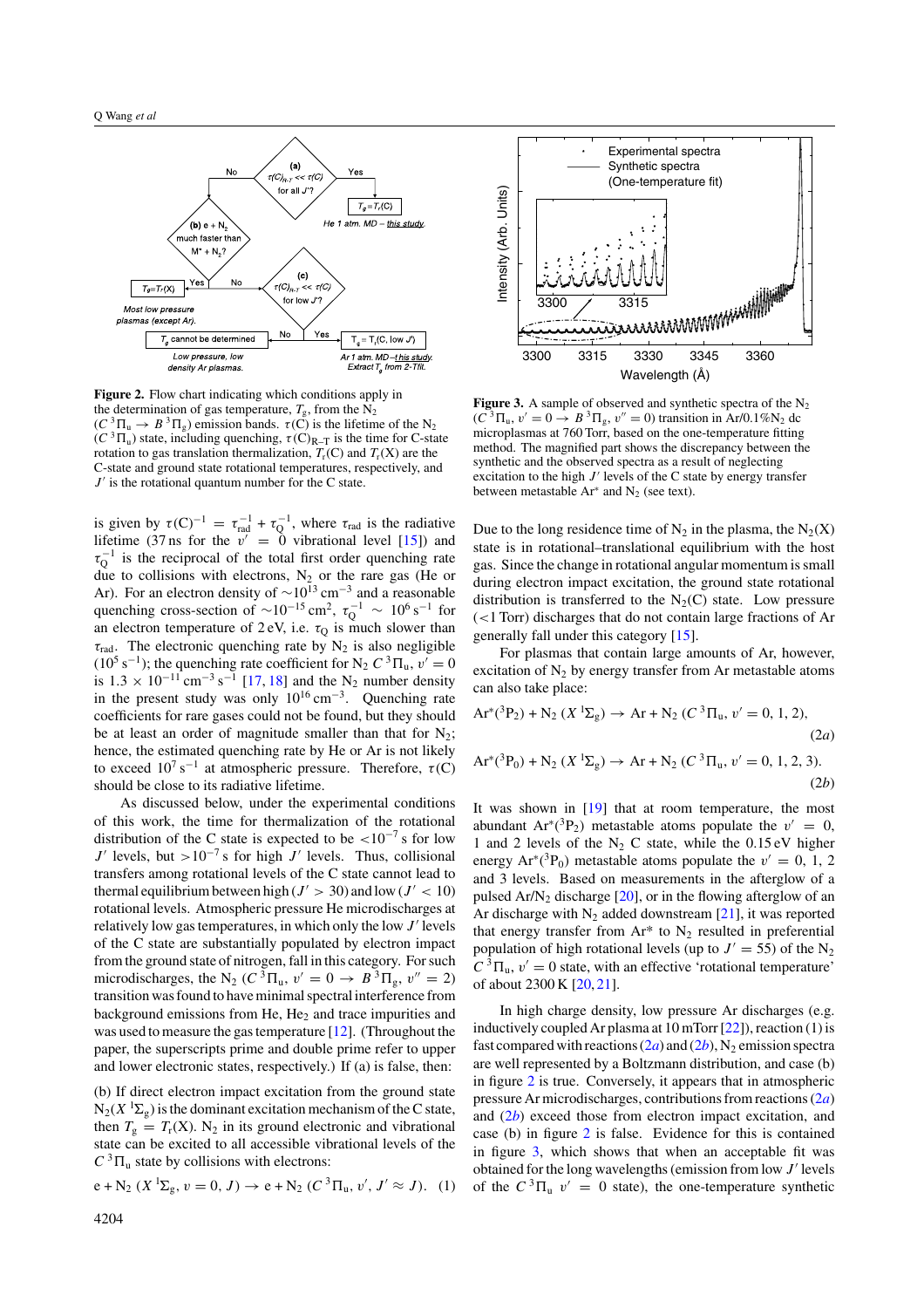spectrum predicted a much reduced emission intensity (see inset of figure [3\)](#page-2-0) for the short wavelengths (emission from high *J'* levels). This overpopulation of high *J'* levels is attributed to reactions  $(2a)$  $(2a)$  and  $(2b)$ . Additional evidence comes from the observation that emission from  $v' = 3$  and 4 is extremely weak relative to emission from  $v' = 0$ , 1 and 2.

Since the rotational angular momentum of the molecule is preserved in reaction (1), the low rotational levels of the  $N_2$  ( $C^3\Pi_u$ ) state are preferentially populated if the gas is relatively cool. For example, the rotational population peaks at  $J' \cong 9$  for  $T_g = 500 \text{ K}$ . To extract  $T_g$  from the N<sub>2</sub> emission spectrum under these conditions, R–T energy transfer in collisions between  $N_2$  ( $C^3\Pi_u$ ) and Ar must be fast for the low  $J'$  levels.

Many studies have been carried out to measure the state-tostate rotational transfer in excited states of diatomic molecules, due to collisions with various rare gas atoms and molecules, such as He, Ar,  $N_2$  and H<sub>2</sub> [\[23–26\]](#page-9-0). The total rotational collision cross-section was found to range between  $\sim$ 10<sup>-15</sup> and  $\sim$ 10<sup>-14</sup> cm<sup>2</sup>, which at atmospheric pressure would correspond to collisional frequencies of about  $10^9$  s<sup>-1</sup> or larger. This is much higher than the  $2.7 \times 10^7$  s<sup>-1</sup> radiative decay frequency, indicating that  $N_2 C^3 \Pi_u$  will undergo multiple rotationally inelastic collisions during its lifetime at atmospheric pressure. However, the state-to-state rotational transfer rate coefficients,  $k_{\text{if}}(J_i \rightarrow J_f)$ , from an initial level  $J_i$  to a final level  $J_f$ decrease with increasing *J*<sup>i</sup> and energy difference between initial and final rotational states,  $\Delta E_{\text{if}} = |F_{J_i} - F_{J_i}|$ , where  $F_J$  is the rotational energy of the *J* level. Several scaling laws have been proposed [\[23–28\]](#page-9-0), including the power decay law,  $k_{\text{if}} \propto \Delta E_{\text{if}}^{-\gamma}$ , where  $\gamma$  is a positive constant. Given that  $\Delta E_{\text{if}}$  ≅ 2*BJ*<sub>i</sub> $\Delta J$  (where *B* is the rotational constant) and  $\gamma \approx 1$  [\[23,](#page-9-0) [24\]](#page-9-0), the rate coefficient out of the *J*<sub>i</sub> level scales approximately as  $1/(J_i \Delta J)$ . Thus, the state-to-state rate coefficient is large for small  $J_i$  and small  $\Delta J$ . In addition, the total rotationally inelastic rate coefficient out of the *J*<sup>i</sup> level,  $\sum_{J_f} k_{\text{if}}$ , is higher for smaller rotational numbers  $J_i$  [\[26,](#page-9-0) [29\]](#page-9-0), since there is a wider availability of  $J_f$  levels because of the small energy gaps.

Therefore, the population of the low  $J'$  levels of the  $N_2$  $(C^{3}\Pi_{u}, v' = 0)$  state in atmospheric pressure Ar plasmas should obey a Maxwell–Boltzmann distribution with  $T_g$  =  $T_r$ (C, low *J'*), but the high *J'* levels should be overpopulated, on account of reactions  $(2a)$  $(2a)$  and  $(2b)$ . Even if the low *J'* levels do not undergo a sufficient number of thermalizing collisions with Ar,  $T_g = T_r(C, \text{low } J')$  is a good assumption, since the low  $J'$  levels are populated to a significant degree by electron impact excitation of ground state  $N_2$ , for which R–T equilibrium is established. Therefore  $T_g$  will lie between  $T_r(C, low J')$  and  $T_r(X)$ , but since the rotational constants of the ground state and the  $C^{3}\Pi_{u}$  state are nearly the same,  $T_{\rm r}$ (C, low  $J'$ )  $\approx T_{\rm r}$ (X).

Conversely,  $N_2$  ( $C^3 \Pi_u$ ,  $v' = 0$ ) in high *J'* levels formed by energy transfer from Ar metastable atoms will not undergo a significant angular momentum loss and the population distribution of these high  $J'$  levels will retain the memory of their initial  $T_r$ ' which is about 2300 K. Therefore, case (c) in figure [2](#page-2-0) is true, requiring a two-temperature fit to the observed spectrum. The rotational population  $[N_J]$  may



**Figure 4.** A sample of observed and synthetic spectra of the  $N_2$  $(C^{3}\Pi_{u}, v' = 0 \rightarrow B^{3}\Pi_{g}, v'' = 0)$  transition in Ar/0.1%N<sub>2</sub> dc microplasmas at 760 Torr, based on the two-temperature fitting method (see text). The magnified part shows much better agreement between the two spectra as compared with that in figure [3.](#page-2-0)

then be represented by

$$
[N_J] \propto (2J+1)[\exp(-F_J/kT_r^{\text{L}})] + R(T_r^{\text{L}}/T_r^{\text{H}}) \exp(-F_J/kT_r^{\text{H}})],
$$
\n(3)

where  $F_J$  is the rotational energy,  $T_r^L$  and  $T_r^H$  are temperatures corresponding to two individual Maxwell– Boltzmann distributions and  $R$  is the fraction of the high temperature population.  $T_{r}^{\text{L}}$  would thus correspond to the distribution of low  $J'$  levels, for which the R–T equilibrium is effective with  $T_{\rm r}^{\rm L} = T_{\rm g}$ , and  $T_{\rm r}^{\rm H}$ , which has no particular physical meaning, represents the distribution of high  $J'$ levels that suffered a few rotational cascades after formation by energy transfer from Ar metastables. The validity of equation [\(3\)](#page-2-0), i.e. the bimodal population distribution of  $N_2$  $(C, v' = 0)$  in Ar/N<sub>2</sub> atmospheric pressure plasmas, was verified with a simple collisional-radiative model which used a realistic set of state-to-state rotational transfer coefficients  $k_{if}$ and the known initial distributions in the  $J'$  levels by energy transfer [\[20\]](#page-9-0).

Figure 4 shows a fit of the observed  $N_2$  (C,  $v' = 0 \rightarrow B$ ,  $v'' = 0$ ) spectra with a synthetic spectrum using the twotemperature distribution. The experimental spectrum is the same as in figure [3.](#page-2-0) The three parameters  $T_{\rm r}^{\rm H}$ ,  $T_{\rm r}^{\rm L}$ and  $R$  in equation  $(3)$  were determined using a nonlinear fitting procedure (Levenberg–Marquardt method, see [\[30\]](#page-9-0)), by minimizing  $\chi^2$ . In contrast to the one-temperature fit, the 'two-temperature' fit clearly demonstrates much better agreement over the whole wavelength range. The best fit to the experimental data was obtained with  $T_r^{\text{L}} = 960 \text{ K}$ ,  $T_r^{\text{H}} =$ 1750 K and  $R = 0.35$ .

It should be noted that in Ar/ $N_2$  plasmas, the  $v' = 3$ and  $v' = 4$  levels of the N<sub>2</sub>  $C^{3} \Pi_{u}$  state are populated predominantly by electron impact excitation, since energy transfer from Ar metastable atoms is not effective for these levels. Therefore, a simpler way to determine the gas temperature would be to fit the 3–3 and 4–4 emission bands with one rotational temperature,  $T_r$ , as was done in [\[22\]](#page-9-0). Under the experimental conditions of this work, however, these bands were very weak and were plagued by spectral interferences.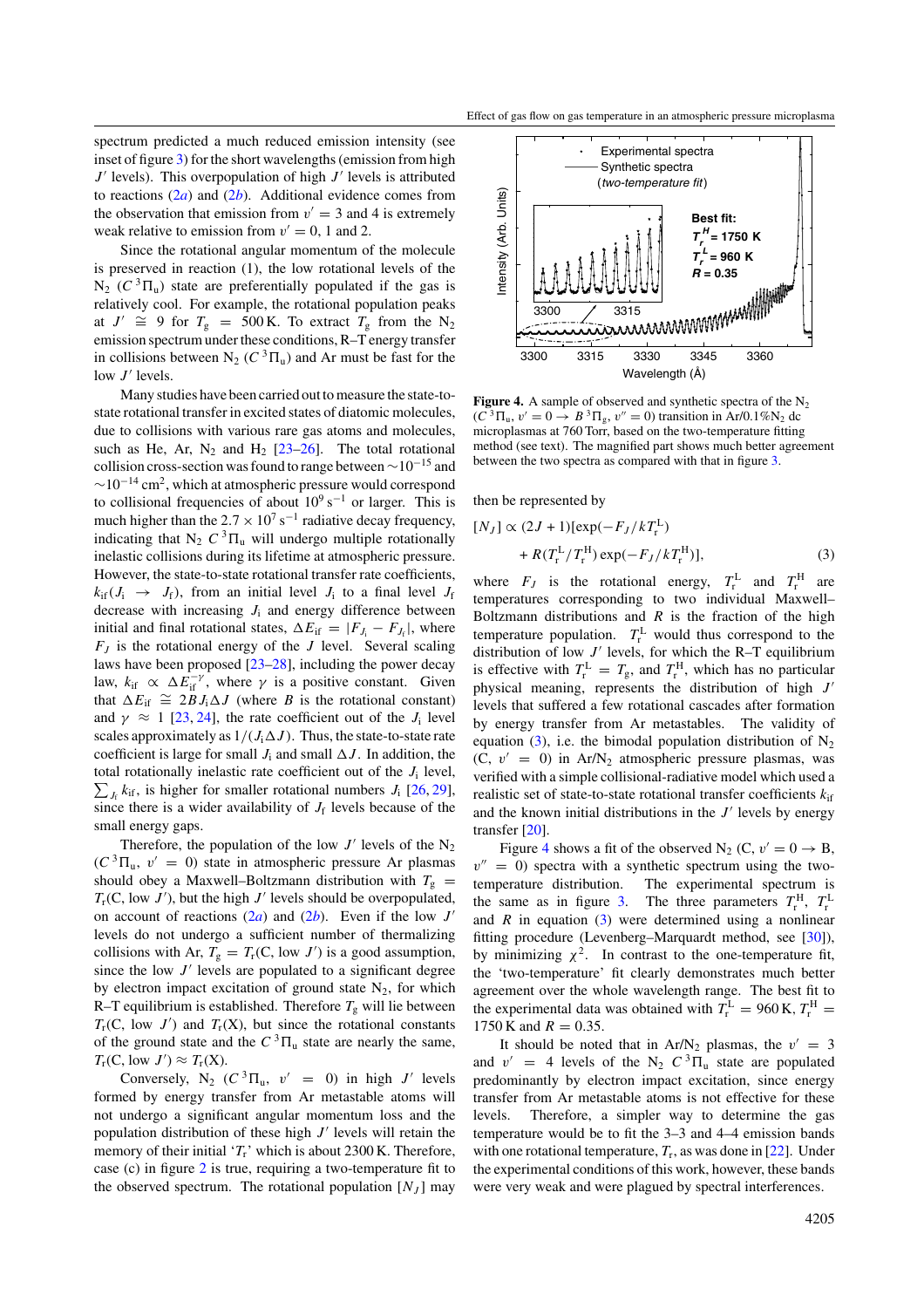<span id="page-4-0"></span>

**Figure 5.** Schematic of the computational domain for the two-dimensional gas flow dynamics model. The gas enters at the bottom of the channel, flows through the discharge region and then into the open space downstream.

The error in gas temperature measurement was estimated to be  $\pm 10$  K for the one-temperature fit applied to He/N<sub>2</sub> plasmas, and  $\pm 40 \text{ K}$  for the  $T_r^{\text{L}}$  values derived from the two-temperature fit applied to  $Ar/N_2$  plasmas. The fitted temperature values can vary within these error bands depending on the wavelength range used for the fit, and the location of the baseline of the spectra.

# *2.2. Description of plasma-gas dynamics model*

A plasma-gas dynamics model was employed to study the effect of gas flow on gas temperature in the microplasma channel. The helium plasma was described by a onedimensional self-consistent fluid model which included the mass continuity equations for charged  $(e^-, He^+)$  and  $He_2^+)$  and neutral species (ground and metastable states of He, and the metastable  $He<sub>2</sub>$ ), the electron energy equation and Poisson's equation for the electric field. The plasma chemistry set included reactions deemed to be important in high pressure discharges (Penning-ionization, dissociative recombination, collisional–radiative recombination, radiation trapping, etc). A conductive heat transport equation for the working gas was also incorporated. A detailed description of the helium plasma model can be found in [\[31\]](#page-9-0). The plasma model was applied to dc microplasma discharges with no convective flow through the discharge region (i.e. for the 'no-flow' case). A recent update of the model included Ar plasma chemistry at high pressure, so that the model can also be applied to Ar microplasma discharges [\[32\]](#page-9-0). The measured electrode temperature (assumed to be the same as the gas temperature at the wall) was used as the boundary condition for the gas temperature equation.

Figure 5 shows a schematic of the computational domain (Cartesian coordinates) used in this study. The geometry included the gas inlet region, the discharge region and the downstream region. The gas (He or Ar) flowed from the bottom to the top in figure 5, and the discharge was struck in the channel between the two electrodes. The gas dynamics model was based on the following assumptions:

(1) Since the length of each electrode (6 mm) was much larger than either the electrode height (0.5 mm) or the channel width (0.2 mm), the system was assumed to be two-dimensional (i.e. variables change only in the *x* and *z* directions in figure 5).

- (2) Since the Reynolds number in the channel, *Re*, was estimated to be in the range 10–300, gas flow was assumed to be laminar.
- (3) Since the Knudsen number,  $Kn (= \lambda/d)$ , where  $\lambda$  is the gas mean free path, and *d* is the channel width) was less than 0.001, the gas was treated as continuum. Gas rarefaction should become important when  $0.001 < Kn < 0.1$ , and this can cause velocity slip and temperature jumps at the wall.
- (4) The maximum Mach number in the channel, *Ma*  $\left(-\frac{v}{\sqrt{1.67RT/M}}\right)$ , where *v* is the fluid velocity and *M* is the gas molar mass), was ∼0.20. Hence, gas flow was subsonic. A compressible fluid dynamics model was used since studies of gas flow in microchannels [\[10\]](#page-9-0) have shown that gas compressibility effects become important for *Ma* greater than ∼0.2.
- (5) The addition of small amounts of  $N_2$  (0.1%) was assumed to have no effect on the plasma chemistry. The model was therefore set for pure He or Ar.
- (6) The fluid was assumed to obey the ideal gas law.
- (7) The system was assumed to be in steady state.

Based on the above assumptions, the governing equations for gas flow are as follows:

*Continuity of mass:*

$$
\frac{\partial(\rho u)}{\partial x} + \frac{\partial(\rho v)}{\partial z} = 0, \tag{4}
$$

where  $\rho$  is the density of the gas, and  $u$  and  $v$  are the velocities in the *x* and *z* directions, respectively.

*Conservation of x-momentum:*

$$
\frac{\partial(\rho u^2)}{\partial x} + \frac{\partial(\rho u v)}{\partial z} = -\frac{\partial P}{\partial x} - \left(\frac{\partial \tau_{xx}}{\partial x} + \frac{\partial \tau_{zx}}{\partial z}\right) + F_x. \quad (5)
$$

*Conservation of z-momentum:*

$$
\frac{\partial(\rho v^2)}{\partial z} + \frac{\partial(\rho u v)}{\partial x} = -\frac{\partial P}{\partial z} - \left(\frac{\partial \tau_{zz}}{\partial z} + \frac{\partial \tau_{xz}}{\partial x}\right) + F_z, \quad (6)
$$

where *P* is pressure, and  $\tau_{xx}$ ,  $\tau_{xz}$ ,  $\tau_{zx}$  and  $\tau_{zz}$  are the corresponding components of the viscous stress tensor,  $\overline{\tau}$ . For Newtonian fluids, these components are [\[33\]](#page-9-0),

$$
\tau_{xx} = -\mu \left[ 2\frac{\partial u}{\partial x} - \frac{2}{3} \left( \frac{\partial u}{\partial x} + \frac{\partial v}{\partial z} \right) \right],\tag{7a}
$$

$$
\tau_{zz} = -\mu \left[ 2\frac{\partial v}{\partial z} - \frac{2}{3} \left( \frac{\partial u}{\partial x} + \frac{\partial v}{\partial z} \right) \right],\tag{7b}
$$

$$
\tau_{xz} = \tau_{zx} = -\mu \left( \frac{\partial u}{\partial z} + \frac{\partial v}{\partial x} \right),\tag{7c}
$$

where  $\mu$  is the viscosity of the gas. In equations (5) and (6),  $F_x$  and  $F_z$  represent the volume force  $\vec{F} = (F_x, F_z)$  as a result of momentum transfer from the charged particles to the gas in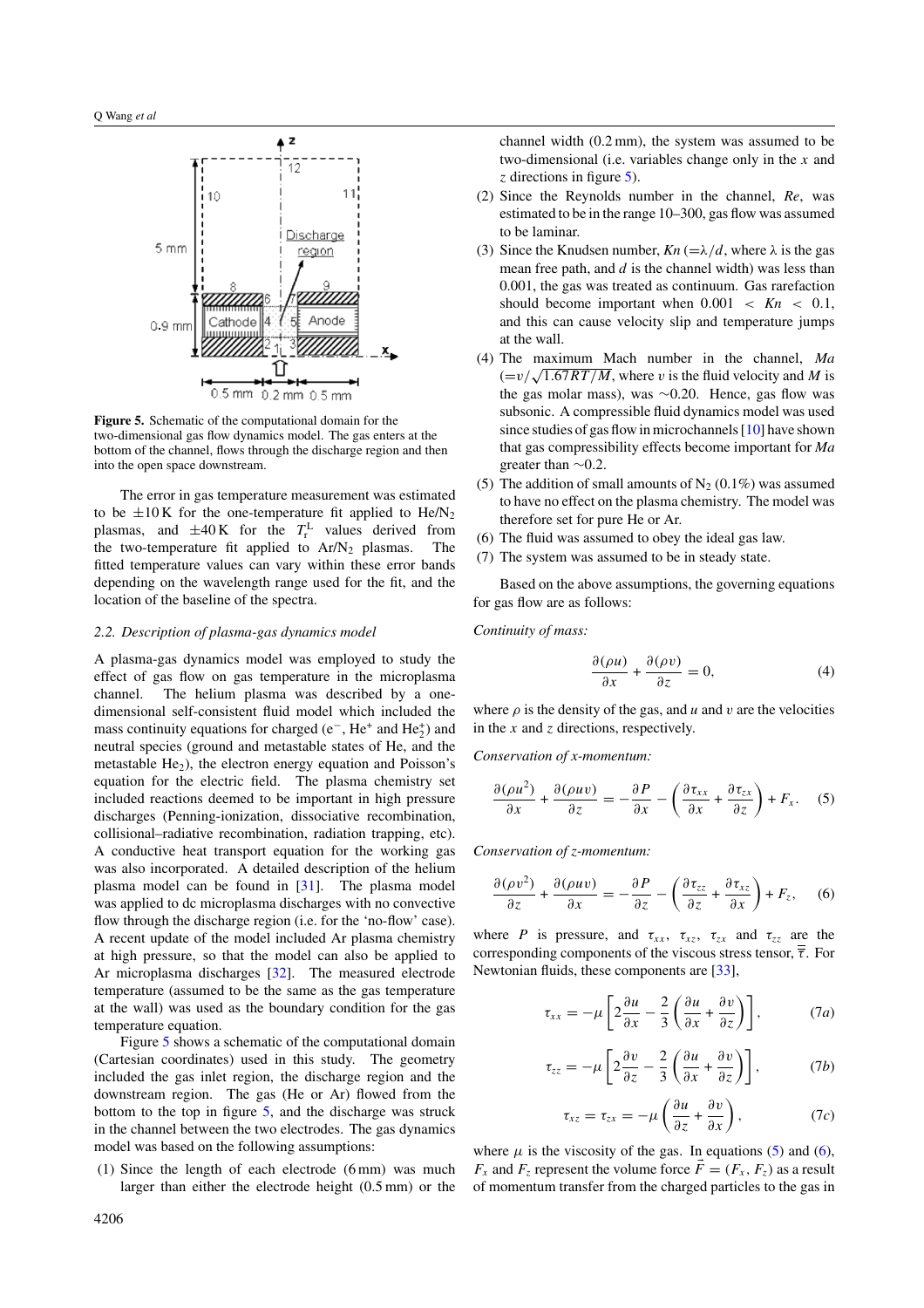Effect of gas flow on gas temperature in an atmospheric pressure microplasma

<span id="page-5-0"></span>the *x* and *z* directions, respectively  $[11]$ :

$$
F_x = \sum_i q_i N_i E_x, \qquad (8a)
$$

$$
F_z = \sum_i q_i N_i E_z, \tag{8b}
$$

where the force  $\vec{F} = (F_x, F_z)$  is the sum over all charged species (including electrons, atomic and molecular ions) having density  $N_i$ , and charge  $q_i$ , in the electrostatic field  $\vec{E}$  =  $(E_x, E_z)$ . Equations (8*a*) and (8*b*) ignores small contributions to the force due to charged particle gradients (see also discussion in [\[33\]](#page-9-0)). The buoyancy force was ignored in the momentum conservation equations.

Equations ( $8a$ ) and ( $8b$ ) indicate that the volume forces  $F<sub>x</sub>$ and  $F<sub>z</sub>$  may play a significant role in the momentum equations in regions of high electric field. Hence, in the microplasma configuration used in this study,  $F_x$  may be important in the cathode sheath region, but  $F<sub>z</sub>$  should be relatively small, because the electric field in a direction parallel to the electrode surfaces (*z*-direction) is small.

*Conservation of energy* [\[33\]](#page-9-0):

$$
\rho C_p \left( u \frac{\partial T}{\partial x} + v \frac{\partial T}{\partial z} \right) = \left[ \frac{\partial}{\partial x} \left( k \frac{\partial T}{\partial x} \right) + \frac{\partial}{\partial z} \left( k \frac{\partial T}{\partial z} \right) \right]
$$

$$
+ \left( u \frac{\partial P}{\partial x} + v \frac{\partial P}{\partial z} \right) + \mu \Phi + P_g. \tag{9}
$$

In the above equation, the left hand side represents energy transport by convection. The terms on the right hand side represent, in the order shown, energy transport by conduction, reversible energy conversion by fluid expansion/compression, irreversible energy conversion by viscous dissipation, and gas heating by the plasma, respectively. Heat exchange due to thermal radiation is negligible, because the gas is mainly atomic, which neither absorbs nor emits thermal radiation. For Newtonian fluids, the viscous dissipation function  is given by [\[34\]](#page-9-0)

$$
\Phi = 2\left(\frac{\partial u}{\partial x}\right)^2 + 2\left(\frac{\partial v}{\partial z}\right)^2 + \left(\frac{\partial u}{\partial z} + \frac{\partial v}{\partial x}\right)^2 - \frac{2}{3}\left(\frac{\partial u}{\partial x} + \frac{\partial v}{\partial z}\right)^2.
$$
\n(10)

In the microplasma discharge, a significant fraction of the input power is dissipated in gas heating. As discussed before [\[31\]](#page-9-0), ion Joule heating is the dominant gas heating mechanism at atmospheric pressure, resulting in  $P_{g} = j_{+} \cdot E$ , where  $j_{+}$  is the ion (atomic + molecular) current. To calculate the heating source  $P_g$  in the gas energy equation, and the volume force  $\vec{F}$  in the momentum equation, one requires information on plasma properties, such as the electric field, and the number densities of the positive ions and electrons. These were obtained from the plasma model, and are generally expected to change with gas flow rate, i.e. the plasma model and the gas dynamics model should be coupled together. However, under constant power input (i.e. constant *IV*), *P*<sup>g</sup> and  $\vec{F}$  should not be affected significantly by gas flow. Thus, use of these properties from the (no-flow) plasma model in the gas dynamics model in a decoupled manner should yield reasonable results for the gas temperature distribution.

Boundary conditions for the governing equations included: (1) at the channel inlet (boundary 1 in figure [5\)](#page-4-0),



**Figure 6.** *I*–*V* characteristics of dc microdischarges in He/0.1%N<sub>2</sub> and  $Ar/0.1\%N_2$  used in this study.

a fully developed flow in the *z*-direction (parabolic profile) was used. The corresponding average velocity,  $v_0$ , was calculated from the gas flow rate, the cross section of the channel, and the upstream pressure using a temperature of  $300 \text{ K}$ ; (2) on the sidewalls of the channel (boundaries 2–7), a no-slip condition was applied for velocity, and the electrode temperature was obtained from the thermocouple measurements; (3) on the top surfaces of the slot (boundaries 8 and 9), a no-slip condition was again used for velocity, and the temperature profile was linearly interpolated from the electrode temperature to 300 K; (4) for the downstream region, the velocity gradient in the normal direction was set equal to zero (e.g. *∂u/∂z* = *∂v/∂z* = 0) on boundary 12, while *∂u/∂x* = 0 and  $v = 0$  for boundaries 10 and 11; (5) the gas temperature was set at 300 K at the downstream boundaries 10 and 11, while a convective heat flux-dominated boundary condition was applied at boundary 12. The pressure was taken to be 760 Torr at the top of the computational domain. A reference pressure is necessary to calculate the gas density from the ideal gas law. The boundary conditions used in this work were similar to those applied in a plasma torch simulation [\[35\]](#page-9-0). To account for the widely varied gas temperature, the physical and transport properties of the gas, such as density, thermal conductivity and viscosity, were expressed as a function of temperature.

The model equations were solved using FEMLAB (Comsol Multiphysics), a partial differential equation solver based on a Finite Element Method. A streamline upwind Petrov-Galerkin formulation [\[36\]](#page-9-0), which adds an anisotropic diffusion term in the direction of flow, was selected to handle the highly convective cases.

## **3. Results and discussion**

Figure 6 shows the current–voltage  $(I-V)$  characteristics of dc microplasma discharges in both helium and argon (each with 0.1% by volume added nitrogen) at atmospheric pressure. For each gas, measurements were made for three different flow rates. Both He and Ar discharges were operated in an abnormal glow discharge mode, as indicated by the positive slope of the *I*–*V* curves, except for Ar microplasmas at high discharge voltage and low flow rates. In contrast to argon, helium microdischarges exhibit *I*–*V* curves of a smaller slope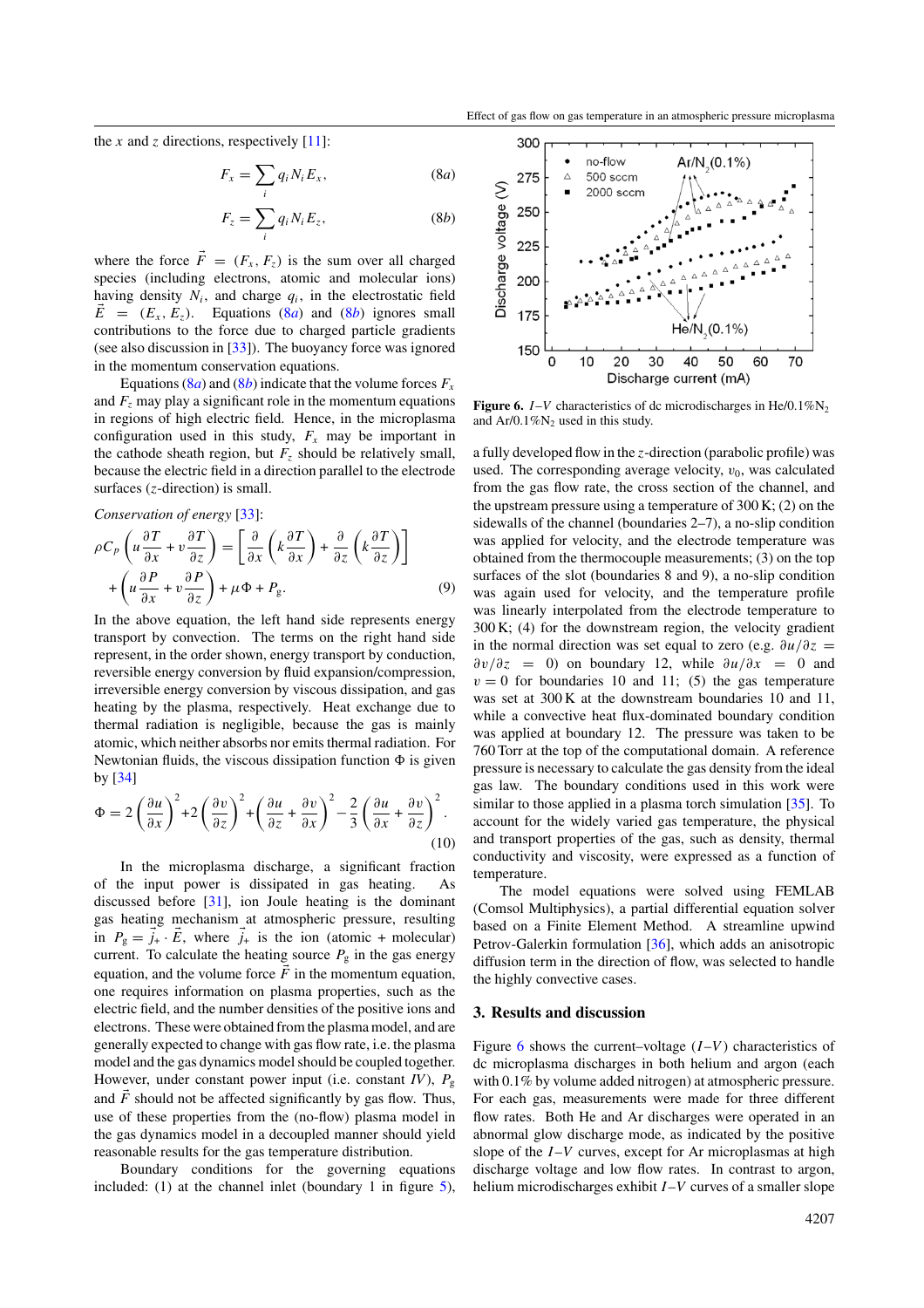<span id="page-6-0"></span>

| <b>Table 1.</b> Experimental conditions and selected experimental results. |                               |             |             |                    |             |             |
|----------------------------------------------------------------------------|-------------------------------|-------------|-------------|--------------------|-------------|-------------|
|                                                                            | Case $1(a)$                   | Case $1(b)$ | Case $1(c)$ | Case $2(a)$        | Case $2(b)$ | Case $2(c)$ |
| Working gas                                                                | He + N <sub>2</sub> $(0.1\%)$ |             |             | $Ar + N_2 (0.1\%)$ |             |             |
| Downstream pressure (Torr)                                                 |                               | 760         |             |                    | 760         |             |
| Flow rate $({\rm sccm})^a$                                                 | 'No-flow'                     | 500         | 2000        | 'No-flow'          | 500         | 2000        |
| Discharge current (mA)                                                     | 54.1                          | 55.6        | 57.9        | 46.0               | 47.5        | 48.7        |
| Current density (mA cm <sup>-2</sup> ) <sup>b</sup>                        | 1803                          | 1853        | 1930        | 1533               | 1583        | 1623        |
| Discharge voltage (V)                                                      | 222                           | 217         | 206         | 262                | 255         | 244         |
| Input power $(W)$                                                          | 12.0                          | 12.1        | 11.9        | 12.0               | 11.8        | 11.9        |
| Power density $(kW cm^{-3})^c$                                             | $\sim$ 20                     | $\sim$ 20   | $\sim$ 20   | $\sim$ 20          | $\sim$ 20   | $\sim$ 20   |
| Cathode temperature $(K)$                                                  | 507                           | 486         | 445         | 713                | 693         | 621         |
| Anode temperature $(K)$                                                    | 415                           | 405         | 363         | 455                | 436         | 418         |
| Averaged bulk gas temperature $(K)$                                        | 595                           | 545         | 480         | 940                | 801         | 603         |
| Pressure drop (Torr)                                                       |                               |             |             |                    |             |             |
| With plasma                                                                | 0                             | 0.4         | 2.0         | $\overline{0}$     | 1.4         | 6.9         |
| Without plasma                                                             | 0                             | 0.3         | 1.6         | $\Omega$           | 0.9         | 4.6         |

<sup>a</sup> 'No-flow' here means there was no forced convective flow through the microplasma channel.

<sup>b</sup> Under the condition of a dc abnormal glow discharge, the current density was estimated from the discharge current divided by

the electrode area.

<sup>c</sup> Power density was estimated from the total input power divided by the channel volume between the two electrodes.

over a wider operating range and smaller operating voltage for the same discharge current. A tendency for glow-to-arc transition is shown by the Ar microplasma at ∼50 mA with no gas flow or 500 sccm through the channel. Figure [6](#page-5-0) also indicates that increasing the gas flow generally results in a slightly lower discharge voltage for both plasmas. Moreover, gas flow through the Ar microplasma seems to delay the glow-to-arc transition and can therefore extend the operating window for a stable microdischarge. For the same discharge current, introduction of  $0.1\%$  N<sub>2</sub> to nominally pure He or Ar (UHP grade, impurity *<*10 ppm) discharges caused an increase of about 10% in the discharge voltage (not shown). Nevertheless, the shape of the *I*–*V* curves was nearly the same as shown in figure [6.](#page-5-0) An amount of 0.1% of  $N_2$  addition was necessary to have sufficient signal-to-noise ratio to perform OES measurements of gas temperature.

Table 1 lists the experimental parameters used for the two gases studied. For each gas, three cases were examined: (a) no-flow, (b) 500 sccm and (c) 2000 sccm. In order to make comparisons, the input power density was kept constant ( $\sim$ 20 kW cm<sup>-3</sup>) for all cases. Figures 7(*a*) and (*b*) show spatially resolved measurements of gas temperature in He and Ar microplasmas, respectively, for the experimental conditions listed in table 1. For both argon and helium gases, the temperature profile is highly non-uniform across the microdischarge gap, with the temperature peaking near the cathode. This is because ion Joule heating, which was found to be the major gas heating mechanism in atmospheric pressure dc discharges, is limited to the vicinity of the cathode. Because helium has a much higher thermal conductivity than argon (1.6 × 10<sup>-3</sup> J cm<sup>-1</sup> s<sup>-1</sup> K<sup>-1</sup> in He versus 1.8 ×  $10^{-4}$  J cm<sup>-1</sup> s<sup>-1</sup> K<sup>-1</sup> in Ar at 300 K), the resulting bulk gas temperature in He microplasmas is only ∼600 K for the no-flow case, which is much lower than the corresponding bulk gas temperature of ∼940 K in argon. Under constant input power, gas flow through the microplasma channel results in lower gas temperature for both gases. As the gas flow rate increases, the cooling effect becomes more significant, causing the bulk gas temperature to drop from ∼600 K at no-flow to  $\sim$ 480 K at 2000 sccm for He, and from  $\sim$ 940 K to  $\sim$ 600 K



**Figure 7.** Spatially resolved gas temperature profiles across the channel of dc microplasmas at  $P = 760$  Torr as a function of gas flow rate for (*a*) He/0.1% $N_2$  and (*b*) Ar/0.1% $N_2$  discharges.

for Ar, respectively. It should be noted that the measured gas temperatures in He microplasmas for the no-flow case are a bit higher than those reported previously [\[12\]](#page-9-0). The higher temperatures in the current work are due to the thicker electrodes (500  $\mu$ m versus 100  $\mu$ m in the previous study).

The gas temperature profiles shown in figure 7 reflect the combined influence of gas heating by the plasma and cooling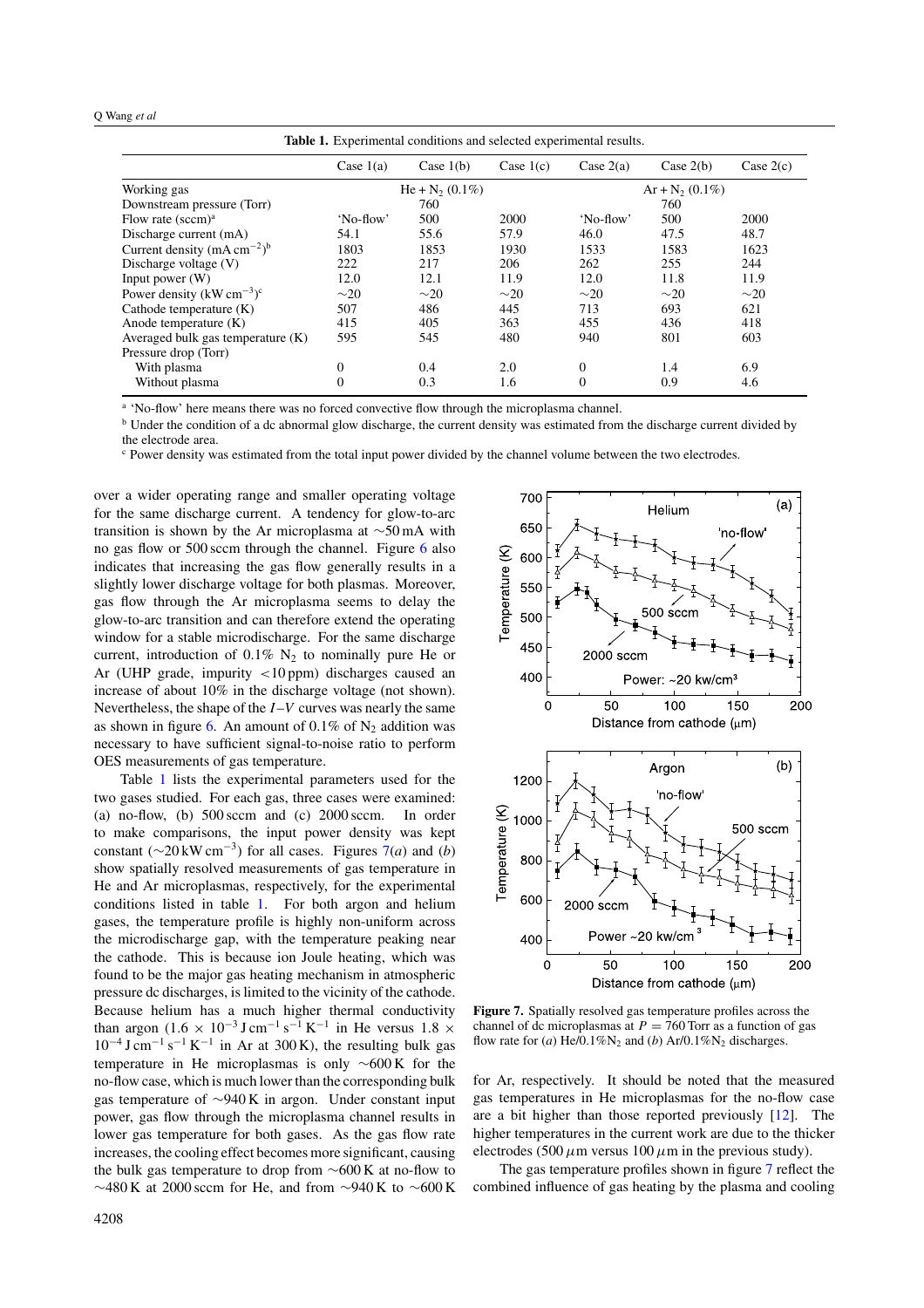Effect of gas flow on gas temperature in an atmospheric pressure microplasma

<span id="page-7-0"></span>

**Figure 8.** Simulation results of electric field *E* and current density profiles (including ion current density  $j_{+}$ , electron current density  $j_{e}$ and total current density  $j = j_{+} + j_{e}$  for dc microplasmas with 'no-flow' in (*a*) helium and (*b*) argon.

by gas convection and conduction. To understand the interplay of these effects, simulations using the plasma-gas dynamics model were performed under the same conditions as in the experiments. A selection of predicted plasma properties obtained from the plasma model for He and Ar microplasmas, including ion current density  $j_{+}$ , electron current density  $j_{e}$ , total current density  $j (= j_{+} + j_{e})$ , and electric field *E* profiles, is shown in figures 8(*a*) and (*b*). As expected, the total discharge current was independent of position for both gases. The ion current dominates the electron current in the cathode fall while, in the rest of the discharge, almost all current is carried by electrons. The electric field peaks at the cathode surface and decreases monotonically to very small values in the bulk. The plasma simulation revealed that (under the conditions of figure 8) 87% of the total input power in the He discharge and 84% of the total input power in the Ar discharge end up heating the gas.

It should be noted that besides gas heating, the so-called 'ion pumping' effect (the result of momentum transfer from plasma ions to the neutral gas) may also play an important role in the gas dynamics. Kushner  $[11]$ , in his calculations of the plasma and gas properties in a microplasma source, showed that the body force from charged particles on the neutral gas can generate gas flow at speeds up to  $23 \text{ m s}^{-1}$  on the axis of the channel without an externally impressed pressure gradient. The ion pumping effect was analysed in this study by comparing the simulation results with and without the body force *F* term in equations (5) and (6). For the parallel-plate configuration of the microplasma source used in this work, ion pumping was found not to have an important influence on the



**Figure 9.** Simulation results of two-dimensional profiles of gas temperatures in dc microplasma discharges in (*a*) helium and (*b*) argon, under three cases of gas flow: (1) no-flow, (2) 500 sccm and (3) 2000 sccm.

(This figure is in colour only in the electronic version)

gas temperature profiles. This is because, in contrast to [\[11\]](#page-9-0), the electric field (therefore the body force,  $F$ ) is strongest in the horizontal *x*-direction (perpendicular to the electrodes), while the main gas flow is in the vertical *z*-direction.

Figures  $9(a)$  and (*b*) show the two-dimensional gas temperature distributions in the microdischarge region for helium and argon gas, respectively. For both cases, the gas temperature in the microplasma channel decreases as the gas flow rate increases. For the 'no-flow' case, the gas temperature peaks near the cathode and the profiles are nearly symmetric with respect to the horizontal plane through the middle of the electrodes. For the high flow rate case, higher temperatures are established further upstream, as a result of convective heat transport by the flowing gas. It is also clear that the gas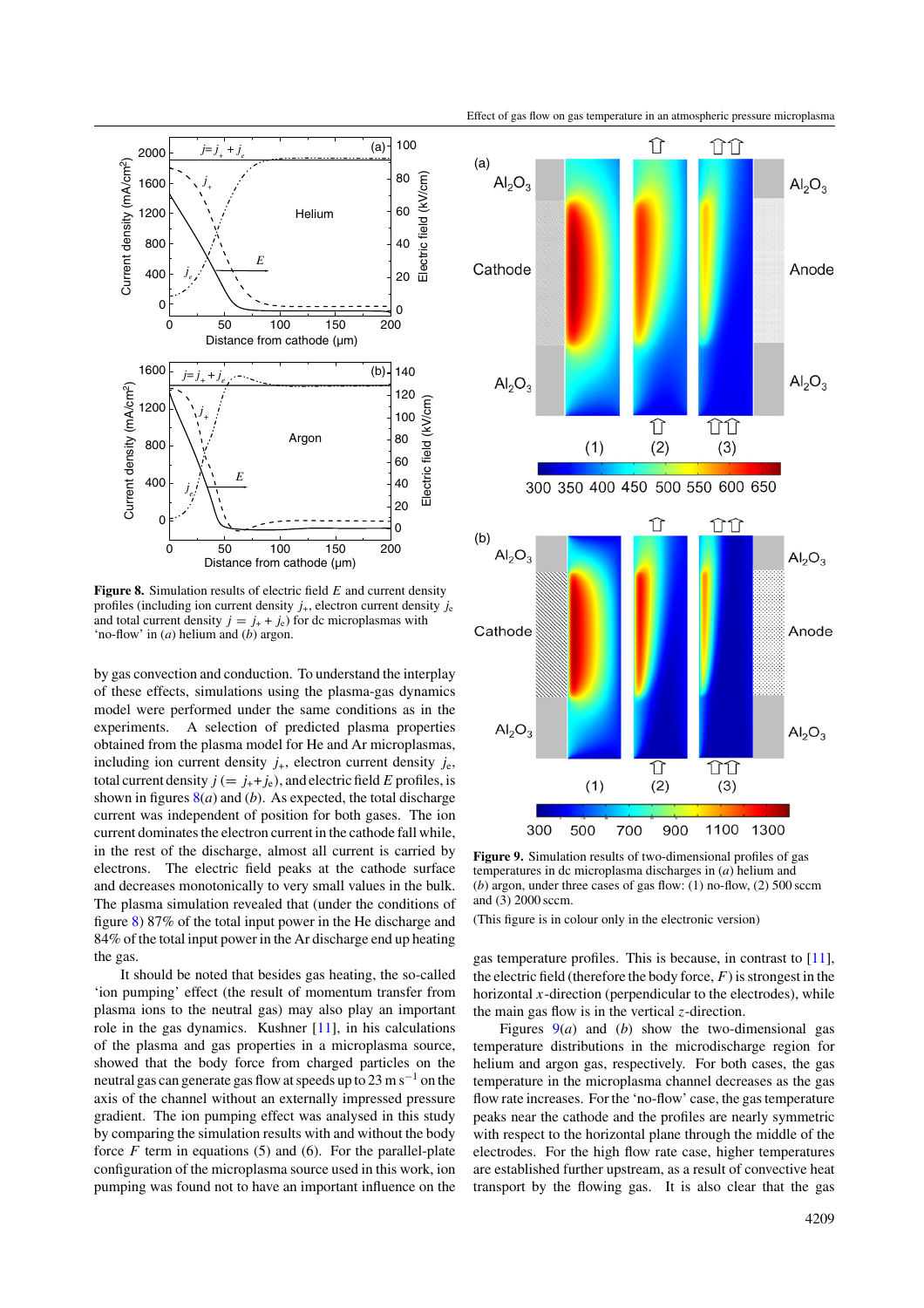

**Figure 10.** Simulation results of gas temperature profiles across the channel between the two electrodes as a function of gas flow rate for (*a*) helium and (*b*) argon gas. The plots were obtained by averaging the 2D temperature profiles (shown in figure [9\)](#page-7-0) in the *z*-direction.

temperature in helium is much cooler compared with that in argon, as found experimentally.

A direct comparison between the essentially onedimensional experimental measurements with the twodimensional theoretical predictions is difficult. This is because the experimental results presented in figure [7](#page-6-0) in fact reflect average gas temperature profiles. Spatial averaging occurs both along the optical axis (*z*-direction) as well as in the horizontal direction. To deduce the contribution to the measured point-wise optical emission intensity of different discharge regions, one would require detailed information about the optical system (such as depth of focus) as well as the spatial distribution of plasma emission originating from the species of interest. Despite these difficulties, one can still make a qualitative comparison with the measurements by simply averaging the predicted 2D temperature profiles along the optical axis (*z*-direction), assuming uniform optical intensity and a homogenous plasma in that direction. The derived 1D gas temperature profiles for helium and argon are presented in figures 10(*a*) and (*b*), respectively.

Comparison between figures 10 and [7,](#page-6-0) suggests that the model predicts the experimental results reasonably well, especially considering the fact that there were no adjustable parameters used in the model. For example, the model predicts the maximum temperature value and its location between the two electrodes, the trend of decreasing temperature with increasing gas flow rate, and the significant temperature



**Figure 11.** Peclet number in the channel of the microplasma source as a function of flow rate for (*a*) helium and (*b*) argon gases.

differences between helium and argon under the same conditions of input power and flow rate. The agreement between the measurements and the theoretical predictions may be improved by a self-consistent simulation where the plasma and gas dynamics are solved in a coupled manner.

As shown in table [1](#page-6-0) and figure [7,](#page-6-0) gas flow in argon microplasmas has a greater cooling effect compared with helium microplasmas. As an example, the average bulk gas temperature in argon drops by ∼340 K from the 'no-flow' case to the 2000 sccm case, compared with a∼110 K drop in helium. To further explain the significant differences between these two gases, the dimensionless Peclet number, *Pe*, widely used in classical heat transport analyses [\[34\]](#page-9-0), was calculated as a function of a flow rate for both gases. The Peclet number shows the relative importance of heat transport by convective gas flow as compared with heat transport by conduction. Here,  $Pe = l_0 v_0/\alpha$ , where  $l_0$  is a characteristic length of the microchannel (taken here as the half-width of the channel),  $v_0$  is the average flow velocity in the microchannel and  $\alpha$  is the thermal diffusivity of the gas (at the average bulk temperature). The result is shown in figure 11. Since *Pe* for helium is relatively small  $(\leq 5)$ , even for flow rates up to 2000 sccm, heat transport by conduction is dominant in helium compared with heat transport by convection. Thus, convective gas flow does not have a pronounced effect. The reverse is true in the case of argon, for which  $Pe$  is as high as  $\geq 50$ , indicating that convective heat transport is dominant, and gas flow should have a significant effect on gas temperature.

Table [1](#page-6-0) also lists the measured pressure drop across the microchannel with the downstream (chamber) pressure kept at 760 Torr. For both gases, a higher flow rate yields a larger pressure drop, as expected. Also, the presence of plasma results in a larger pressure drop compared with the no plasma case. This is mainly because of the reduction in gas density (according to the Hagen–Poiseuille equation, the pressure drop is inversely proportional to the gas density for a given mass flow rate, see [34, p 51]).

# **4. Conclusions**

The effect of convective gas flow on gas temperature in a slot-type, atmospheric pressure, dc microplasma was studied.